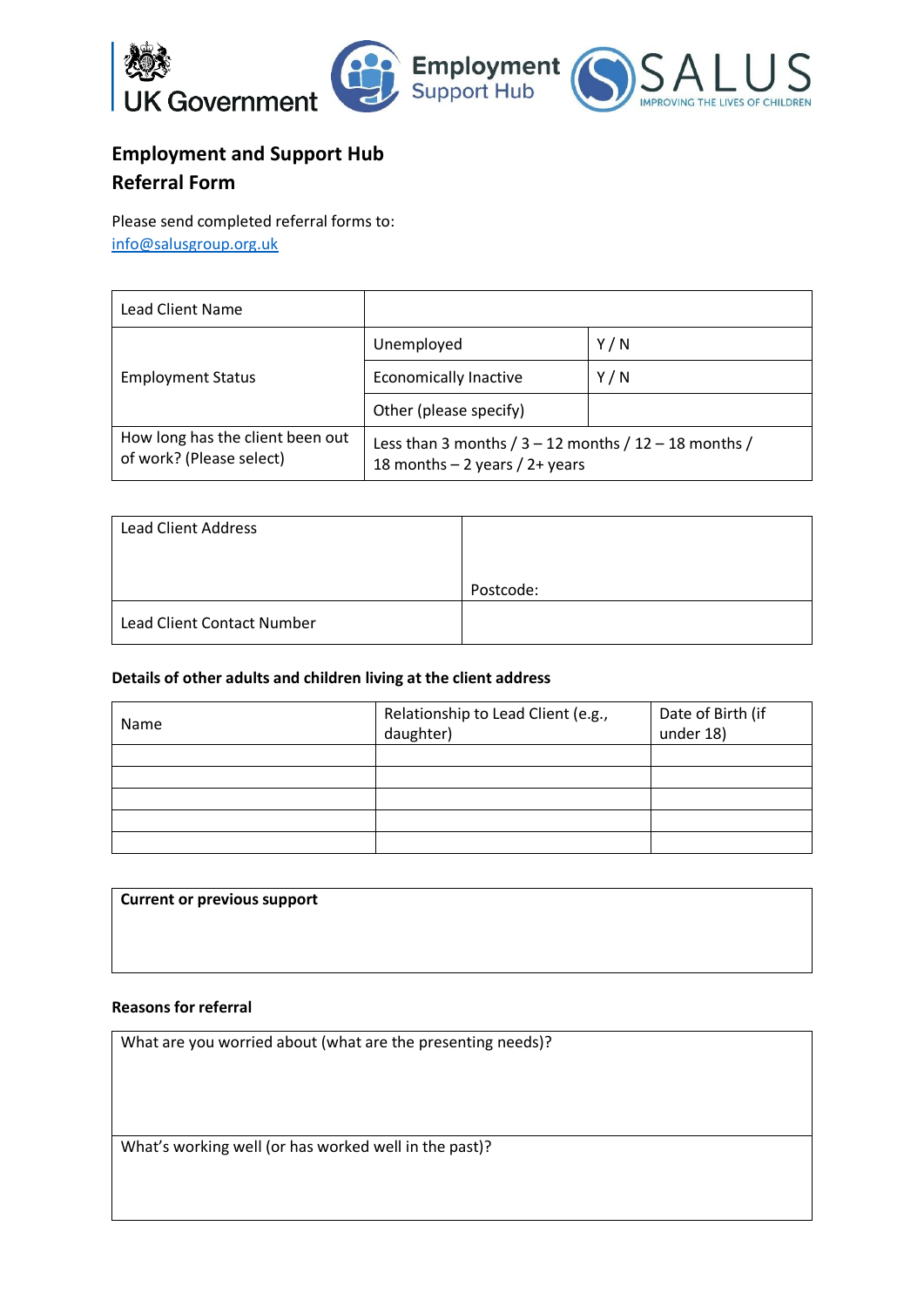What's not working well (what are the barriers to employment)?

Does the client require any basic skills? If yes, please detail.

Are there any access requirements that would assist engagement (e.g. BSL, interpreter)?

#### **Which characteristics do the family reflect? (please select all that are applicable)**

|                                                       | Number in household |
|-------------------------------------------------------|---------------------|
| Households/Families with an unemployed adult          |                     |
| Over 50's who have recently been made redundant       |                     |
| Young person not in education, employment or training |                     |

#### **What outcomes are sought for the household?**

| Adult in the family has gained and sustained employment |  |
|---------------------------------------------------------|--|
| Adult in the family has made progress to work           |  |
| Debt is being managed or has been resolved              |  |
| Young person is in education, employment or training    |  |
| Other (please specify)                                  |  |

#### **Eligibility check**

| The client lives in Canterbury or Thanet District                         | -NO<br>YES. |
|---------------------------------------------------------------------------|-------------|
| The client has the legal right to live/work in the UK for the duration of | YES / NO    |
| the project support                                                       |             |

#### **Referrer Details (if applicable)**

| Name                                                                                             |  |
|--------------------------------------------------------------------------------------------------|--|
| Role                                                                                             |  |
| <b>Contact Email</b>                                                                             |  |
| <b>Contact Phone Number</b>                                                                      |  |
| Are you currently working with the<br>client/family? If yes, when is this support due to<br>end? |  |

| Date of Referral: |  |
|-------------------|--|
| Signed:           |  |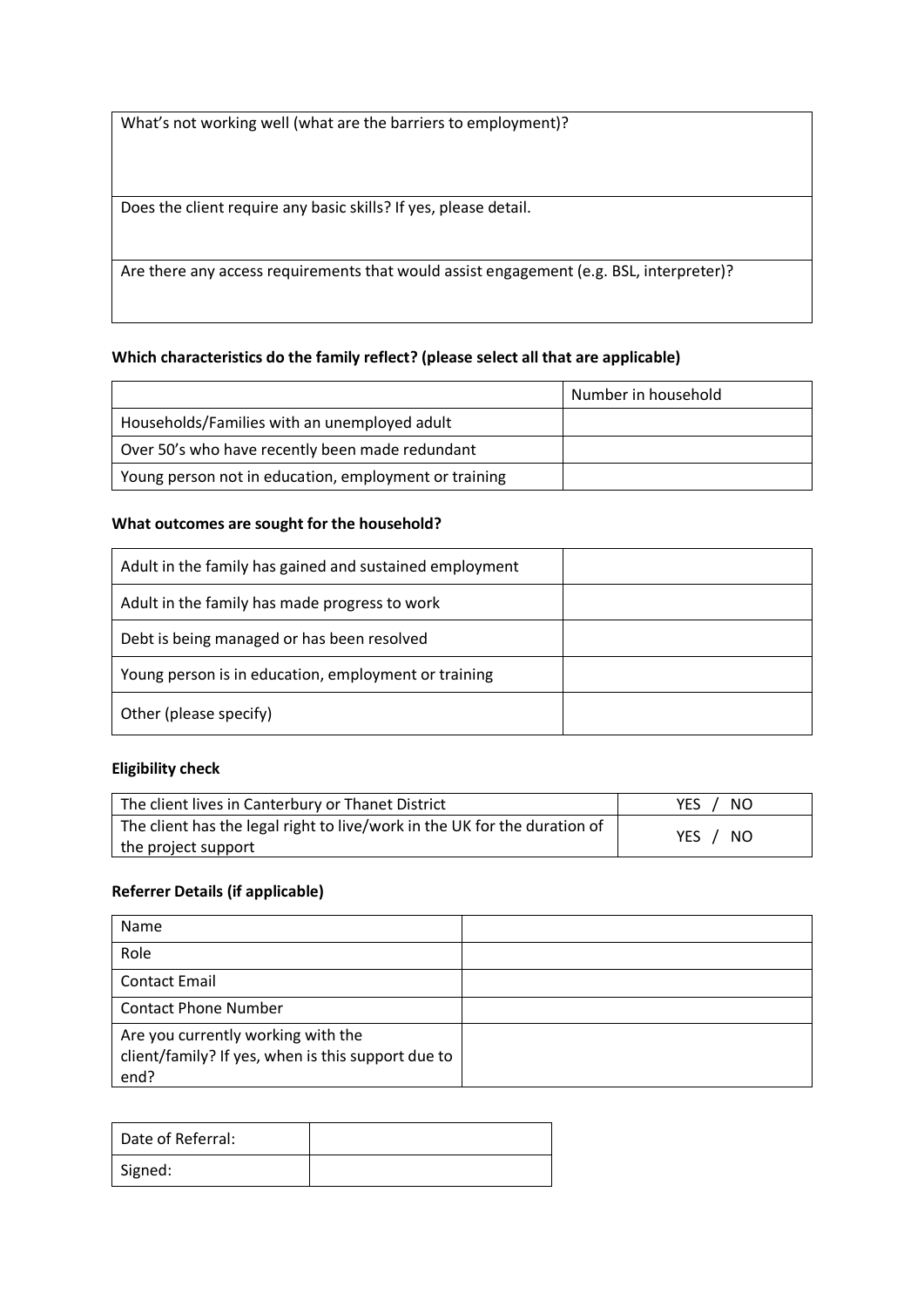





## **Privacy Notice – Employment and Support Hub**

This notice explains what personal information we hold about you, how we collect it, how we use it and how we may share it.

## **Who are we?**

Salus collects, uses and is responsible for certain personal information about you. When we do so, we are regulated under the General Data Protection Regulation.

We offer a range of services to support children, young people, their families and professionals.

The Employment and Support Hub has been funded by the UK Government to help them to support people into further education, employment or training.

## **The personal information we collect and use for this service; our lawful basis for processing this data is consent:**

- Personal information (such as name, address, contact details, date of birth, gender)
- Special category characteristics (such as disability)
- Reasons for support (such as what is working well and what you are worried about)
- Notes of support provided
- Evaluation information (such as questionnaires, data and feedback).

## **We use your personal information to:**

- Record any contact we have with you
- Provide a service to you, and evaluate how well we do it
- Enable joint working with other services to ensure you receive the right support at the right time
- Respond to complaints, incidents, legal matters or any other issues.

## **Who we share your personal information with**

- UK Government (who fund the support), Kent County Council and The Education People (who are jointly delivering the service with Salus)
- Partner organisations where necessary or beneficial for you and your family
- Law enforcement or other authorities if required by applicable law.

## **How long your personal data will be kept**

We will hold your personal information securely and retain it for 6 years from completion of support (or as long as the government requires if different), upon which time it will be destroyed.

## **Further Information and Contact Details**

For further details on how your information is used, how we maintain the security of your information, and your rights to access information we hold on you, please see our privacy policy [here.](http://salusgroup.org.uk/privacy-policy/) Or please contact [dpo@salusgroup.org.uk](mailto:dpo@salusgroup.org.uk)

For more information about your rights under the General Data Protection Regulations, go to the website of the Information Commissioner's Office at [www.ico.org.uk](http://www.ico.org.uk/)